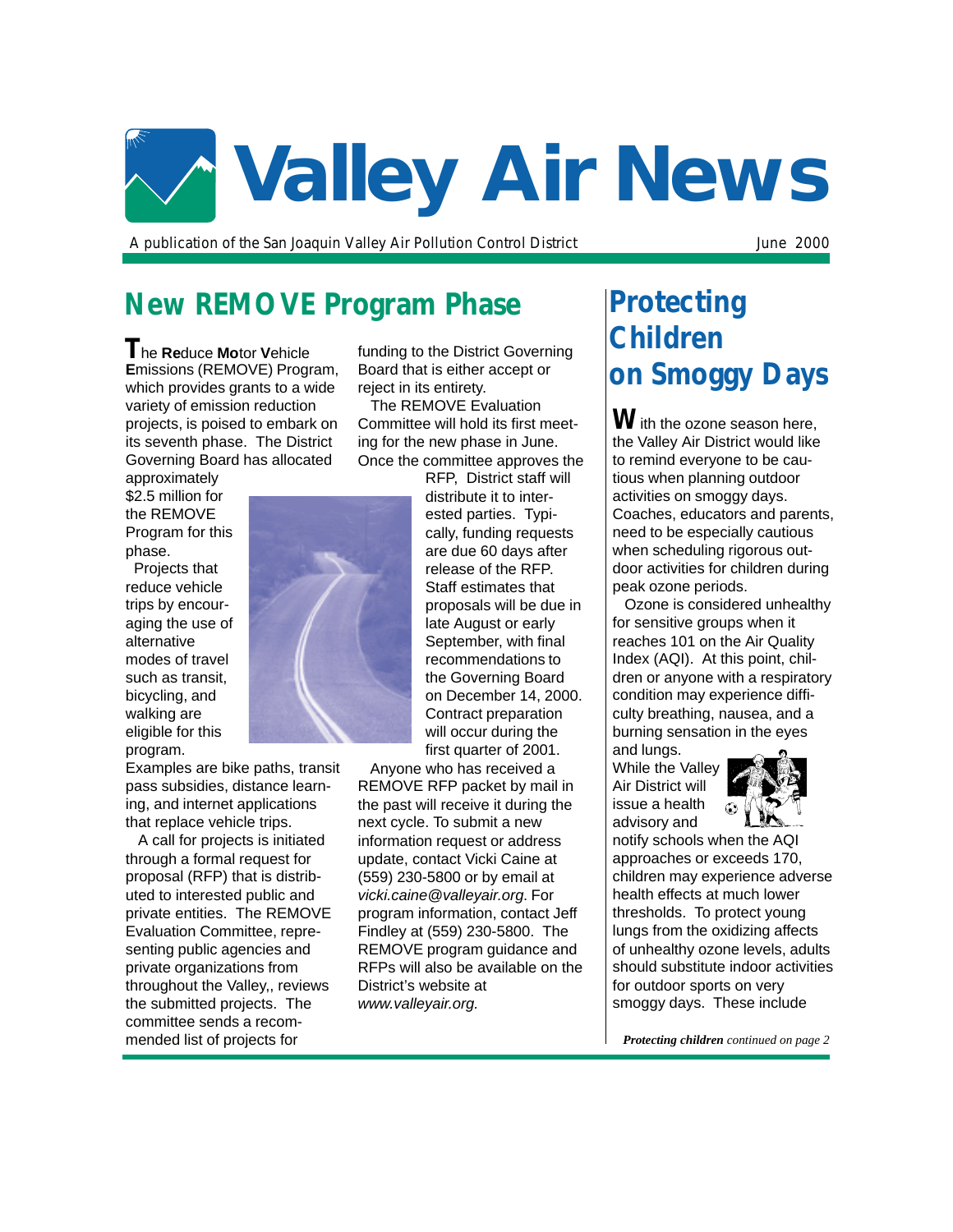2 • Valley Air News June 2000

# **GOVERNING BOARD REVIEW**

**The Governing Board took the following action during the May 18th Governing Board Meeting:**

- Held a special public hearing to review the 2000-2001 recommended budget.
- Received and filed proposed amendments to Rule 3020 (Permit Fee Schedules) to adjust fees for mandated gasoline dispensing equipment and Title V sources. Set June 15, 2000 for a public hearing on the matter.
- Approved an increase to the District's 1999-2000 budget in the amount of \$25,000 for air monitoring network enhancements funded by the United States Environmental Protection Agency.
- Adopted proposed amendments to Rule 4002 (National Emissions Standards for Hazardous Air Pollutants).

■ ■ ■

**The next Governing Board meeting will be held on Thursday, June 15, 2000 at 9:00 a.m. in the District's Central office in Fresno, and via video-teleconference in the Modesto and Bakersfield offices.**

*Protecting Children continued from page 1*

motor skill drills, cardiovascular workout, or weight training in a gymnasium or activity center.

 Even healthy adults may find themselves fatigued, nauseous or experience difficulty breathing when exposed to peak ozone periods from mid to late afternoon. For that reason, the healthiest time for outdoor exercise is early in the morning.



**O**n June 5, a diverse coalition representing agriculture, industry, oil, energy, state, federal and local air quality agencies hosted a news conference and air monitoring demonstrations in Fresno to kick off the California Regional PM10/PM2.5 Air Quality and the Central California Ozone Studies.

 The event was the culmination of five years of collaborative planning and fund-raising to realize these ambitious projects. The Independent Oil Producer's Agency, Pacific Gas and Electric, Southern California Gas Company, Western States Petroleum Association, as well as the Nisei Farmer's League and other agricultural organizations represented the public portion of the coalition. The U.S. Departments of Agriculture, Defense, Interior, and Transportation joined the California Air Resources Board, U.S. Environmental Protection Agency, Bay Area, Mendocino Sacramento, San Joaquin

# **Central California Air Quality Coalition**

Valley, and San Luis Obispo air quality districts to comprise the public portion of the partnership. The coalition's fund-raising and research efforts were supported and assisted by a number of legislators, both in Sacramento and on Capitol Hill.

 The California Regional PM10/ PM2.5 Air Quality Study will provide a better understanding of the nature and causes of high particulate matter concentrations in Northern California. The data gathered from the Central California Ozone Study will identify the causes of air pollution episodes that exceed the federal and state air quality standards. The information will assist the Valley Air District and the other air quality management agencies in formulating accurate modeling, analysis and control measures for smog.

 The Valley Air District is proud to have participated in this collaborative approach to environmental management that will serve as a model for other scientific studies.

 The Valley Air District has a brochure to help adults protect

children from summertime air pollution. To obtain a copy, contact Public Education at (559) 230-5800. The daily air quality forecast is available on the District's SMOG INFO line at

Coaches, educators and parents need to be especially cautious when scheduling rigorous outdoor activities for children during peak ozone periods.

1-800-766-4463, by calling the Bakersfield Californian's Cal Line

> 864-1234, or logging on www.valleyair.org.

box 3006 at (661)